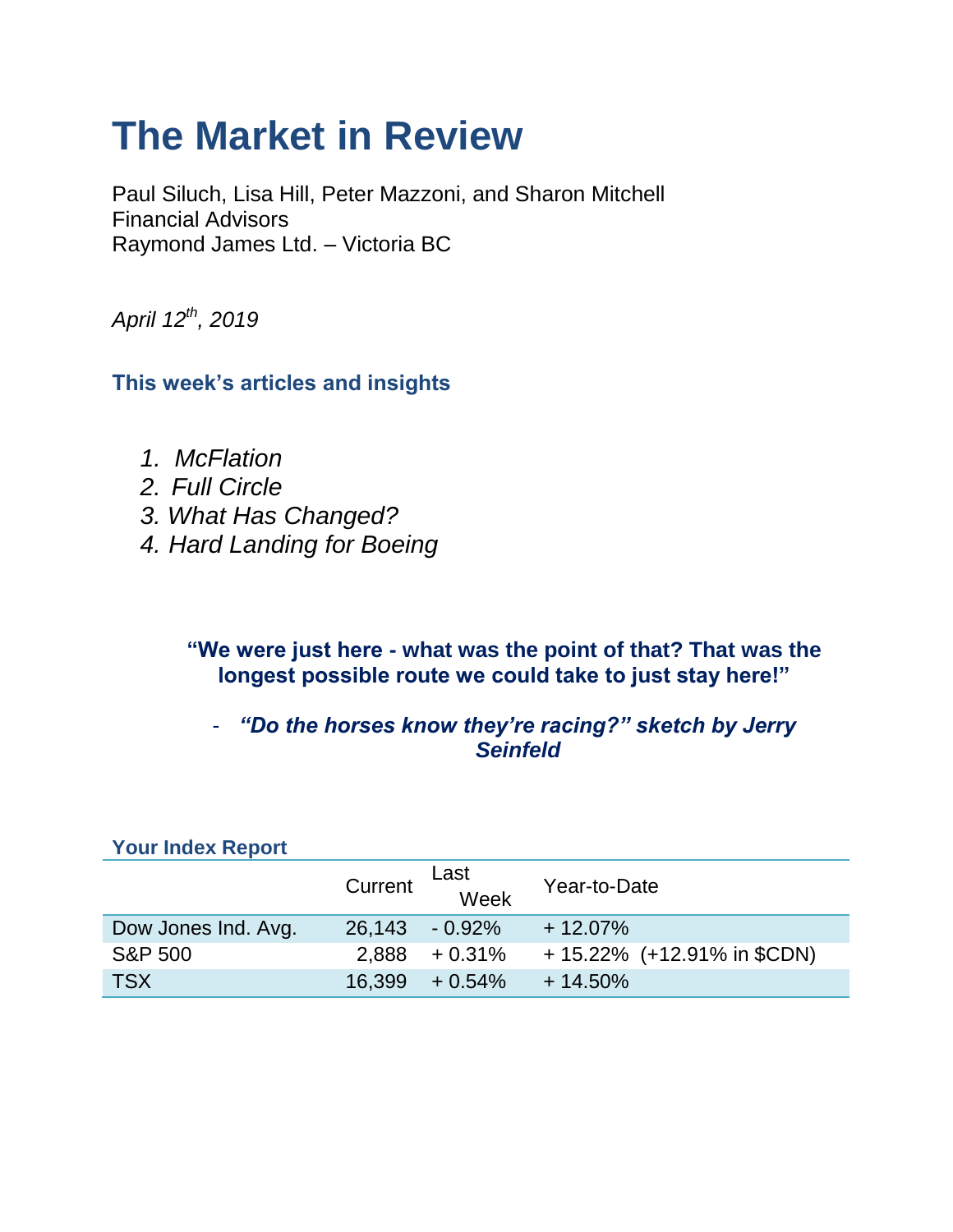### **McFlation**

Noticed the price of food lately?

Government statistics on inflation paint a picture of very modest price increases in the things we need to live on and in. However, there is a lot of computational mumbo-jumbo in those calculations to keep official inflation low. Faster computers, for example, lower inflation because you are getting a better product this year for the same price as last year - even if the price of the computer is exactly the same year over year.

Our office is across the street from a McDonald's and, admittedly, we have been known to visit in a weak moment. Fast food is a reliable gauge of average food prices, because it incorporates not only food costs, as well as municipal taxes on the building the food is made in, and the rising wages of the workers.

The Big Mac was introduced in 1968 at a price of US \$0.49. Today, the same burger is US \$5.58. The following graph compares the annual Big Mac price (source: The Economist) to reported Consumer Price Inflation starting in the year 2000. The story it tells is that inflation has been almost twice as high as reported – especially since Quantitative Easing began in 2009. The burger that 'should' cost \$3.70 is actually \$5.58 today.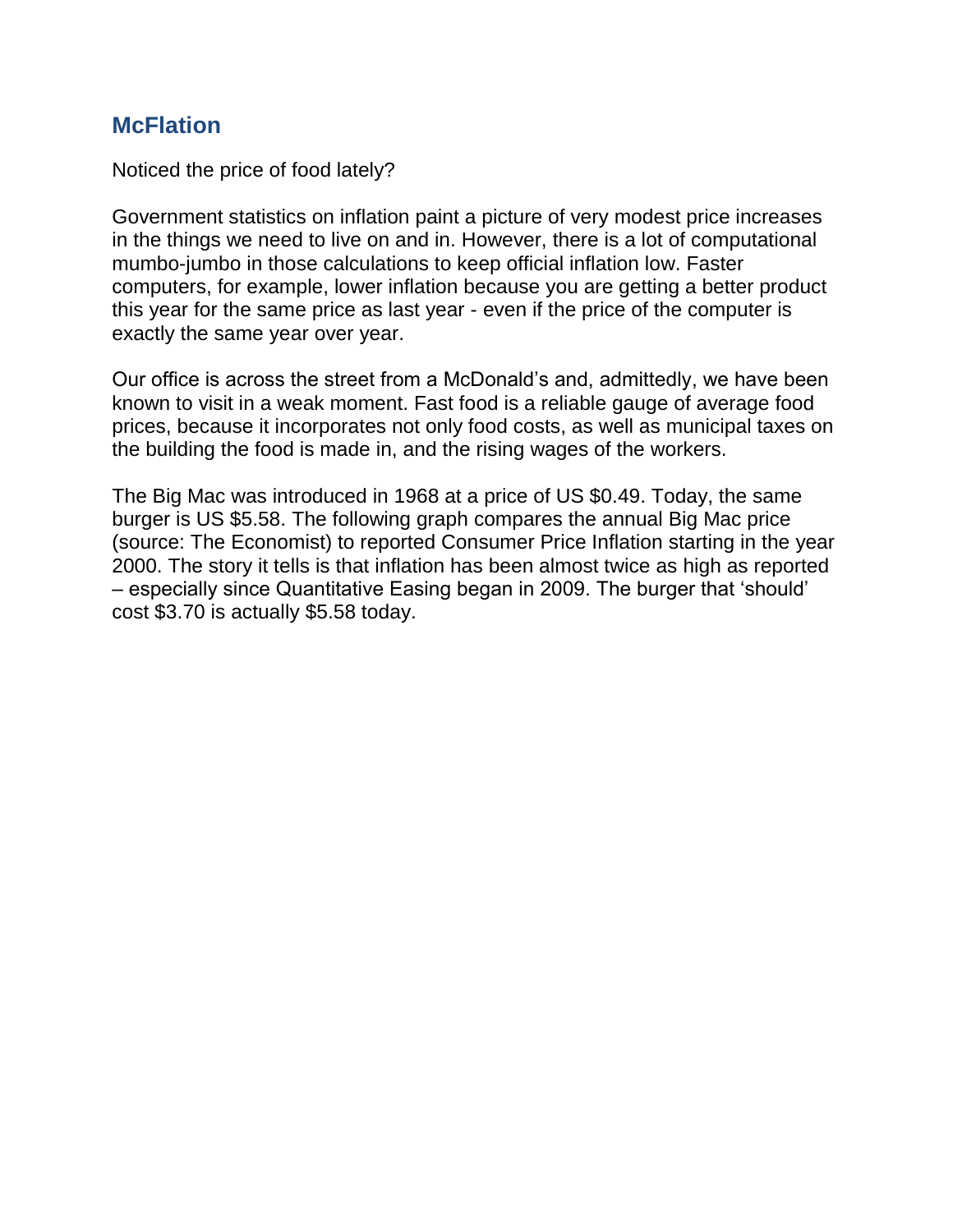

Inflation is alive and well in food prices.

## **Full Circle**

Like Jerry Seinfeld's horses, we have come full circle since last fall. Both Canadian and US markets are back to where they were in September, erasing the sharp October-to-December decline that ruined 2018 year-end returns.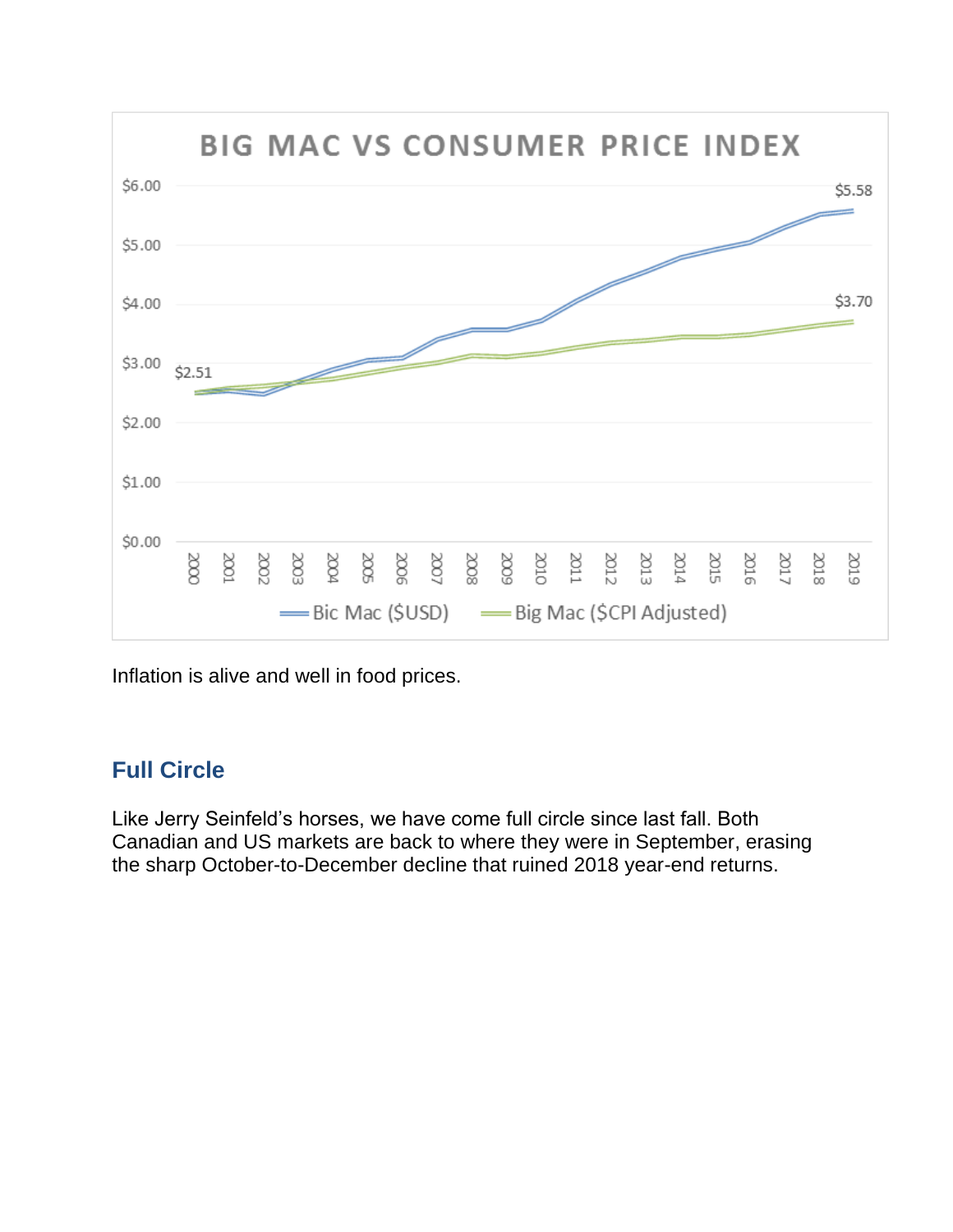

Does this mean nothing has changed? Or has everything changed?

In hindsight, what happened in December was the result of panic. A series of market-unfriendly events that happened all at once sent markets falling 20% in just two months.

As we were thinking about what exactly happened in December, we realized that it was not so much what lit the match, but why the house burned in the first place. Today's market structure has changed dramatically since we began in the business 30 years ago, in ways both good and bad.

For example, approximately 45% of the US market is now controlled by passive investing (source: CNBC), which is up from 25% just a decade ago. Index funds, ETFs that pay no attention to valuation, robo-investors, and algorithms are built to own fixed baskets of the largest stocks. This means millions of investors own the same amounts of the same stocks.

- The positive side of this is that fees for these kinds of investments are lower than when an active manager is paid to run your money.
- The negative side is that investors in passive investments tend to buy more at the top, when news is good, than at the bottom when stocks are cheap.
- Because of the nature of index investing, these baskets have more money invested in the largest and most overpriced stocks.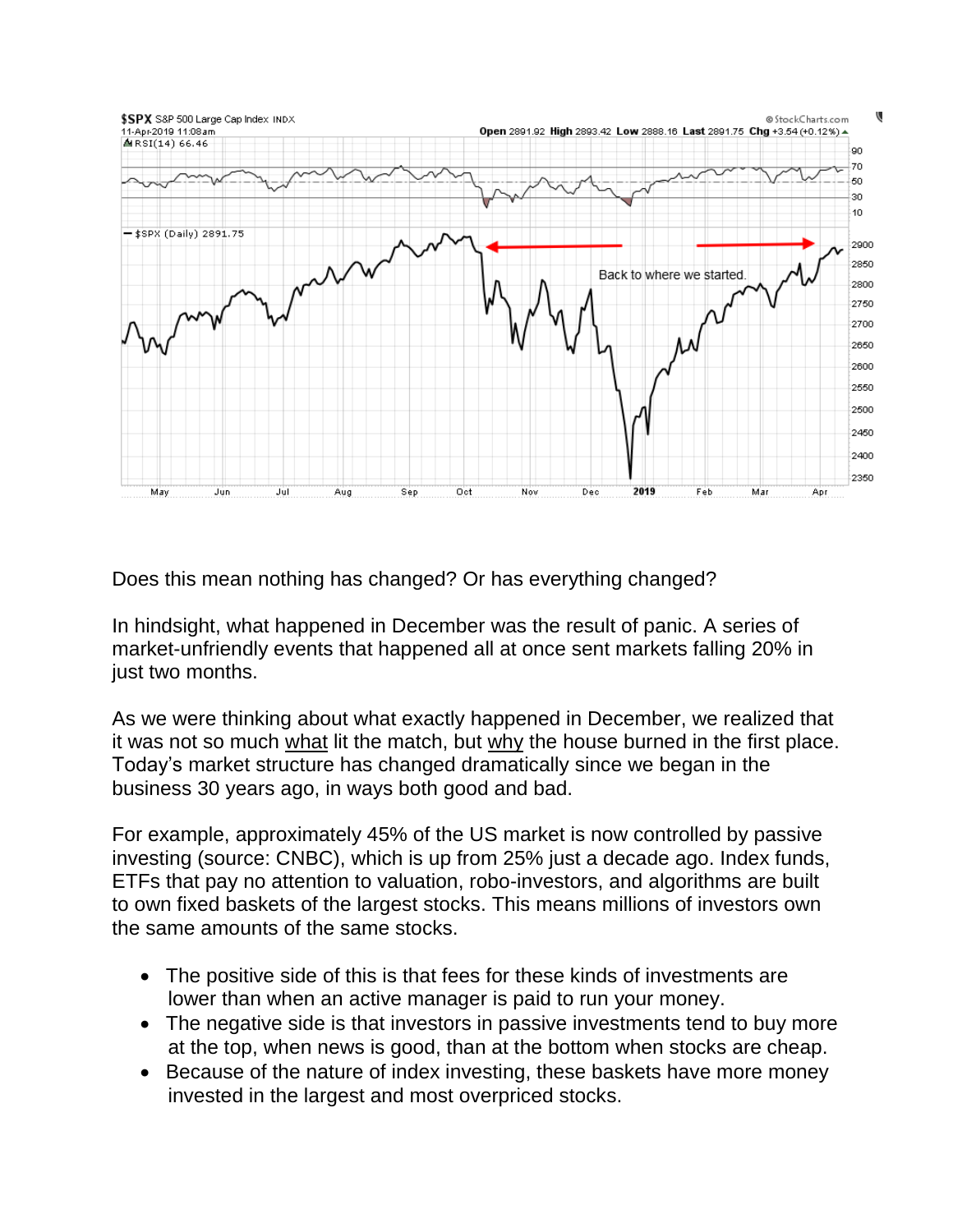Who did the passive investors replace? Active, value-seeking investors, for the most part. As a group, these now control less of the market than they have in over three decades.

- Active investing involves humans, and so is more expensive (and sometimes more flawed).
- Active managers often buy less common, non-index stocks. This can hurt, when the indexers ignore them. They are starved of buyers, in other words.
- Value investors also tend to buy more at the bottom of cycles, when values appear, than at the tops. When they are gone, who is left to buy low?

This has led to a much shallower market than it appears. In a large pool of water, like a lake, it is hard for swimmers to make waves. In large, "liquid" markets, it is easy to buy and sell shares without moving prices much. In a small pool, like a bathtub, one person can really make waves. It's why kids love baths more than the pool – more splashing!

Passive investing withdraws a great deal of liquidity from the market pool because investment dollars get "parked" in these passive baskets of stocks that rarely change. The only time things really move is when passive investors panic, as we saw last October through December. News of interest rate hikes and tensions in China-US trade shook markets much more sharply than normal.

And when stocks go down, there are no longer thousands of eager value investors waiting to buy at the bottom. Going forward, we can expect more sudden spikes like that of December because of this.

## **What Has Changed?**

With markets at the same level as six months ago, has anything changed?

Clearly, the global economy has slowed. Activity everywhere - sales of semiconductor chips in South Korea, autos in Germany, homes in the US - has declined. As a result, central banks are on hold. The US Federal Reserve stated this week that it now has no plans for any hikes in 2019 – this after threatening as many as three hikes late last year. How things change.

The Euro area has shown the most weakness: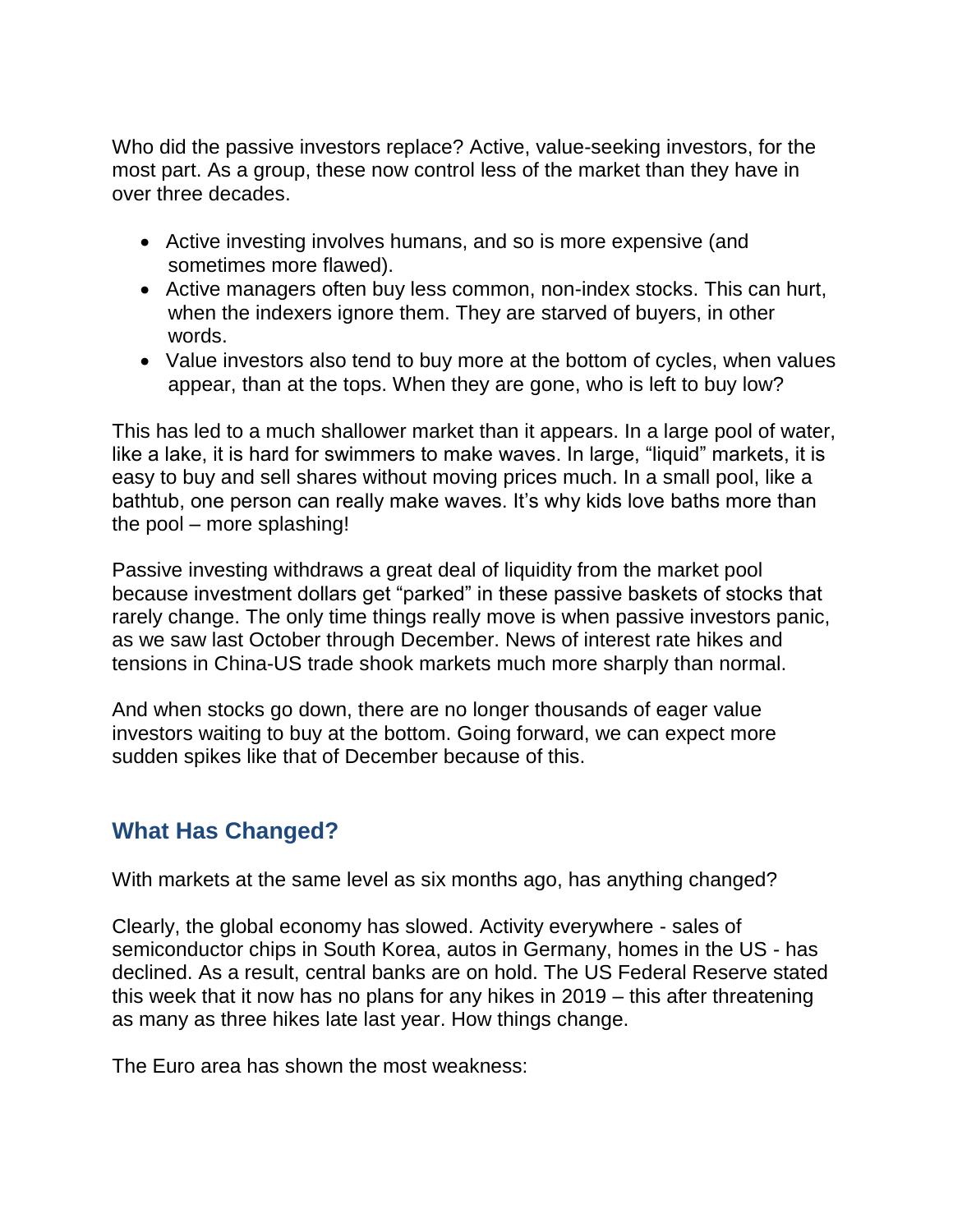

Source: Federal Reserve Bank of New York, Haver

North America is not in recession, but the sharp decline in interest rates suggests our economies are slowing, rather than speeding up.

Canada's 10-year bond yield has slid from 2.60% in October to 1.71% today, a 35% decline in just a few months: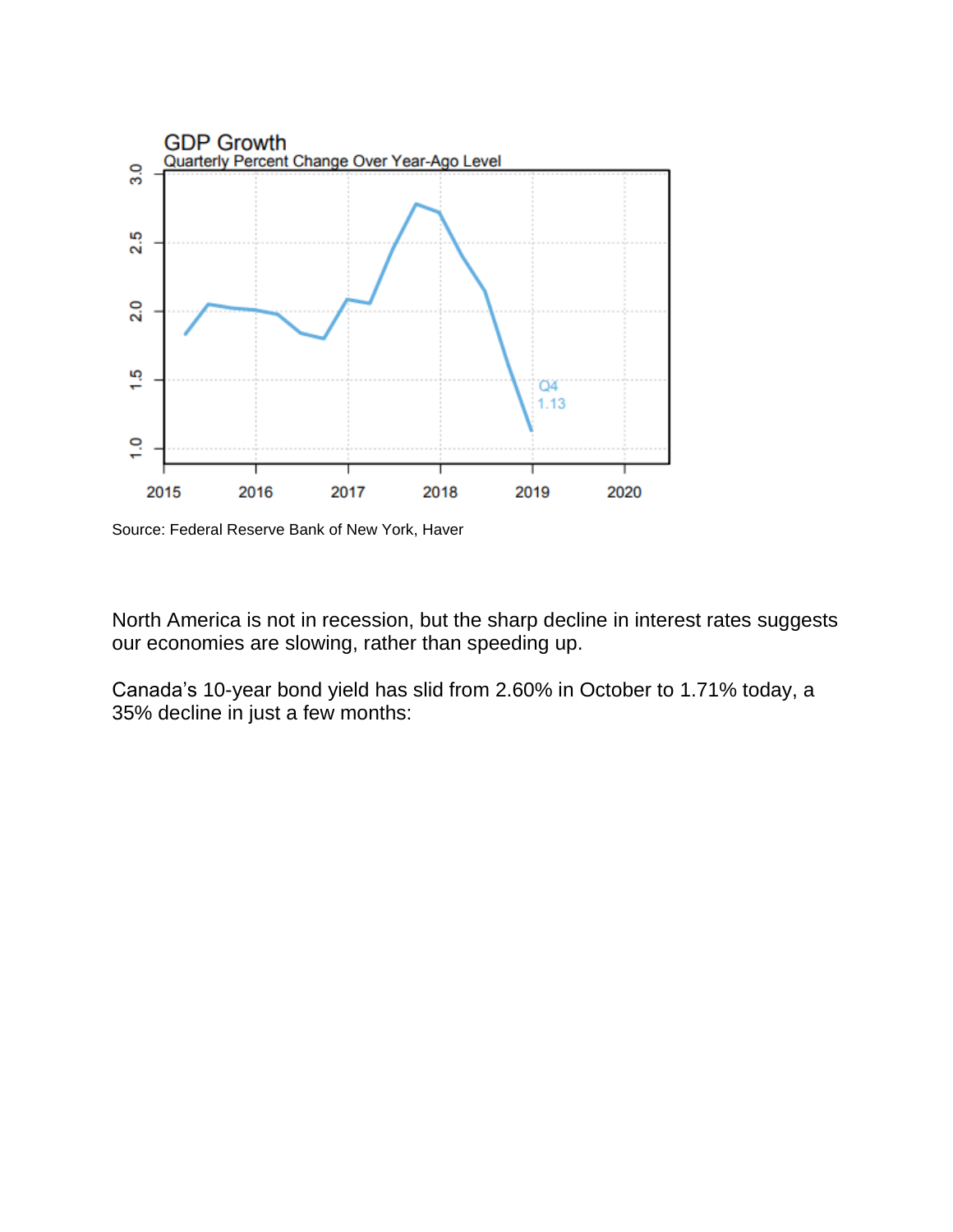| <b>GCAN10YR:IND</b><br>Canadian Govt Bonds 10 Year Note | + ADD TO WATCHLIST                |
|---------------------------------------------------------|-----------------------------------|
|                                                         | AS OF 10:03 AM EDT 04/11/2019 EDT |
| $1.71$ <sub>cap</sub><br>$+0.02 +1.43\%$                |                                   |
| 1D<br>1M<br>6M<br><b>YTD</b><br>1Y<br>5Y                | » <sup>K</sup> MINIMIZE CHART     |
| Add a comparison Q                                      |                                   |
| $04/11$ 1.71                                            |                                   |
|                                                         | 2.60                              |
|                                                         | 2.40                              |
|                                                         | 2.20                              |
|                                                         | 2.00                              |
|                                                         | 1.80                              |
| <b>BloombergMarkets</b>                                 | 1.60                              |
| $04/10$ 0                                               |                                   |
|                                                         |                                   |
| May<br>Mar<br>Jul<br> Sep <br>Nov<br> Jan               | 10.000                            |

Time will tell if our economies slow further.

How about the trade picture? Has that changed?

Despite progress in US-China negotiations, so far it is just words and posturing. No deal has been formalized or even drafted yet. And Brexit? Despite our hopes that something would happen, Britain is still a seething mess of indecision. This week, the country asked to delay until October 31<sup>st</sup>, and the European Union agreed. At least it will dial the bickering down until another referendum can be called, or a more concrete separation plan proposed.

#### And earnings?

Earnings are likely to stall this quarter, which could cause some volatility. We don't think there will be a sharp decline in profits, but the slowdown we see around the world will likely impact earnings.

This comes at a time when stock investors are overly bullish. It is time to be a more cautious buyer of stocks.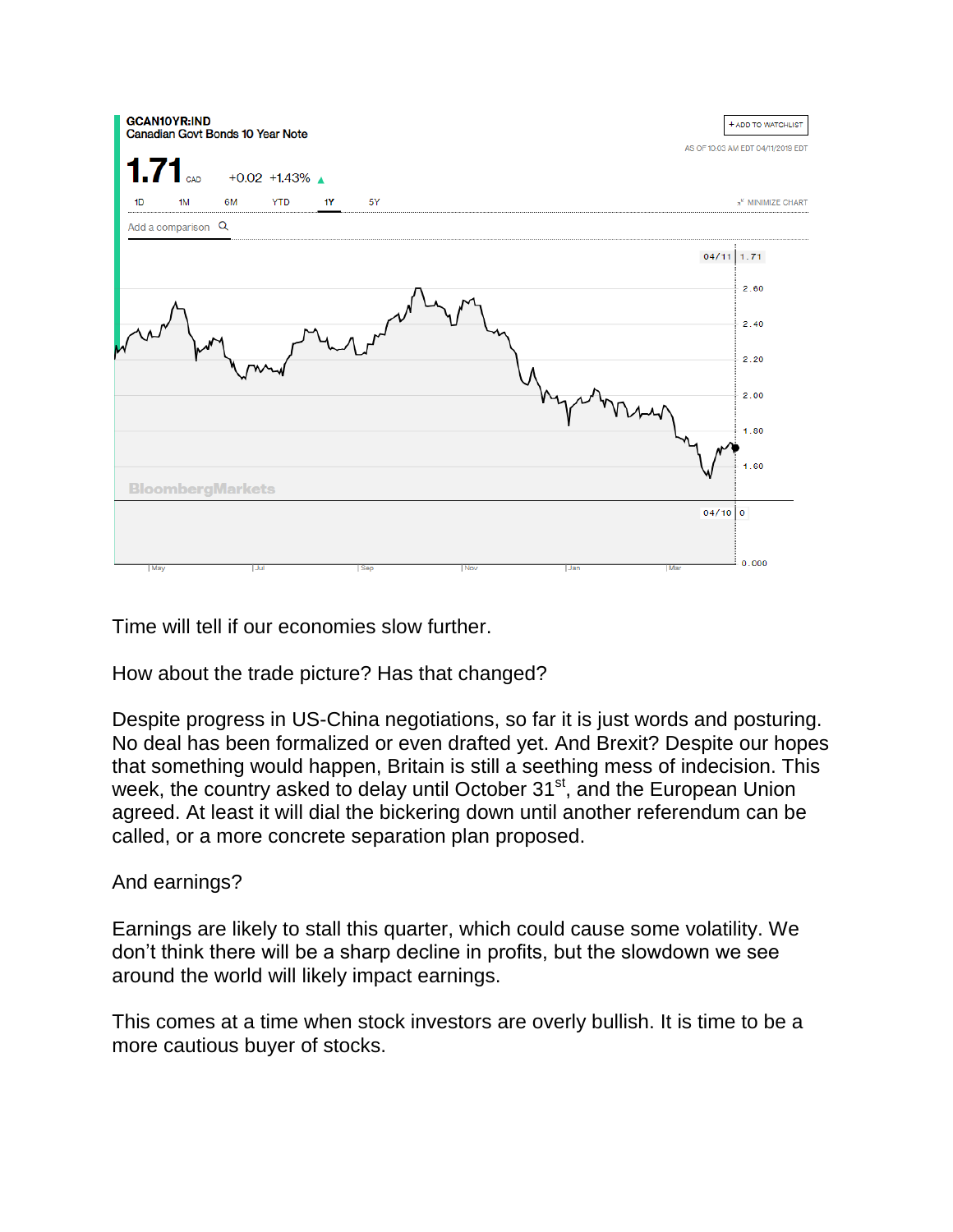

**Copyright 2019 Ned Davis Research, Inc. Further distribution prohibited without prior permission. All Rights Reserved. See NDR Disclaimer at** [www.ndr.com/copyright.html](https://urldefense.proofpoint.com/v2/url?u=http-3A__www.ndr.com_copyright.html&d=DwMF-g&c=K3dQCUGiI1B95NJ6cl3GoyhMW2dvBOfimZA-83UXll0&r=_6MBBSGYsFznIBwslhTiqBKEz4pHUCTd_9tbh_EpUMY&m=nyQvj3vzEZ2v5E43Jy1KppI09ejQVJH4Y2Zfg974Fj8&s=IQN_y2kOW0nYgGuH9zRTHYOBRpfSJ6heyleTnQTRakk&e=)**. For data vendor disclaimers refer to** [www.ndr.com/vendorinfo/](https://urldefense.proofpoint.com/v2/url?u=http-3A__www.ndr.com_vendorinfo_&d=DwMF-g&c=K3dQCUGiI1B95NJ6cl3GoyhMW2dvBOfimZA-83UXll0&r=_6MBBSGYsFznIBwslhTiqBKEz4pHUCTd_9tbh_EpUMY&m=nyQvj3vzEZ2v5E43Jy1KppI09ejQVJH4Y2Zfg974Fj8&s=AwZm-i6cMyKu39PkUXoqO9ANJPCg2XXoVVo0owptFvg&e=)**.**

Therefore, we expect April to be a flat month, at best. It is also the month we all have to pay our taxes, which serves to pull money from the markets.

### **Hard Landing for Boeing**

*"There are only two kinds of companies: those in trouble now, and those who will be in trouble tomorrow."*

There is always a story about a company on the ropes. Falling sales, poor earnings, corporate scandal, product recalls…a stock's rise that takes years can be unwound in moments when disaster strikes.

In 1982, someone tampered with bottles of Tylenol and poisoned seven people to death. Johnson & Johnson (**NYSE JNJ**) shares plummeted 20% in days.

In 1978, Ford (**NYSE F**) had to recall every Pinto automobile made from 1971 through 1976 because of gas tanks that exploded on impact. Reports stated as many as 180 people had died in crash-caused fires. It didn't help that Ford knew about the defects and decided it would be cheaper to sell faulty cars and pay restitution than fix the problem. Ford shares fell 40% that year.

Closer to home, when grocery company Empire Group (**TSX EMP.A**), owner of Sobey's and Thrifty's, bought Safeway's Canadian operations in 2015, the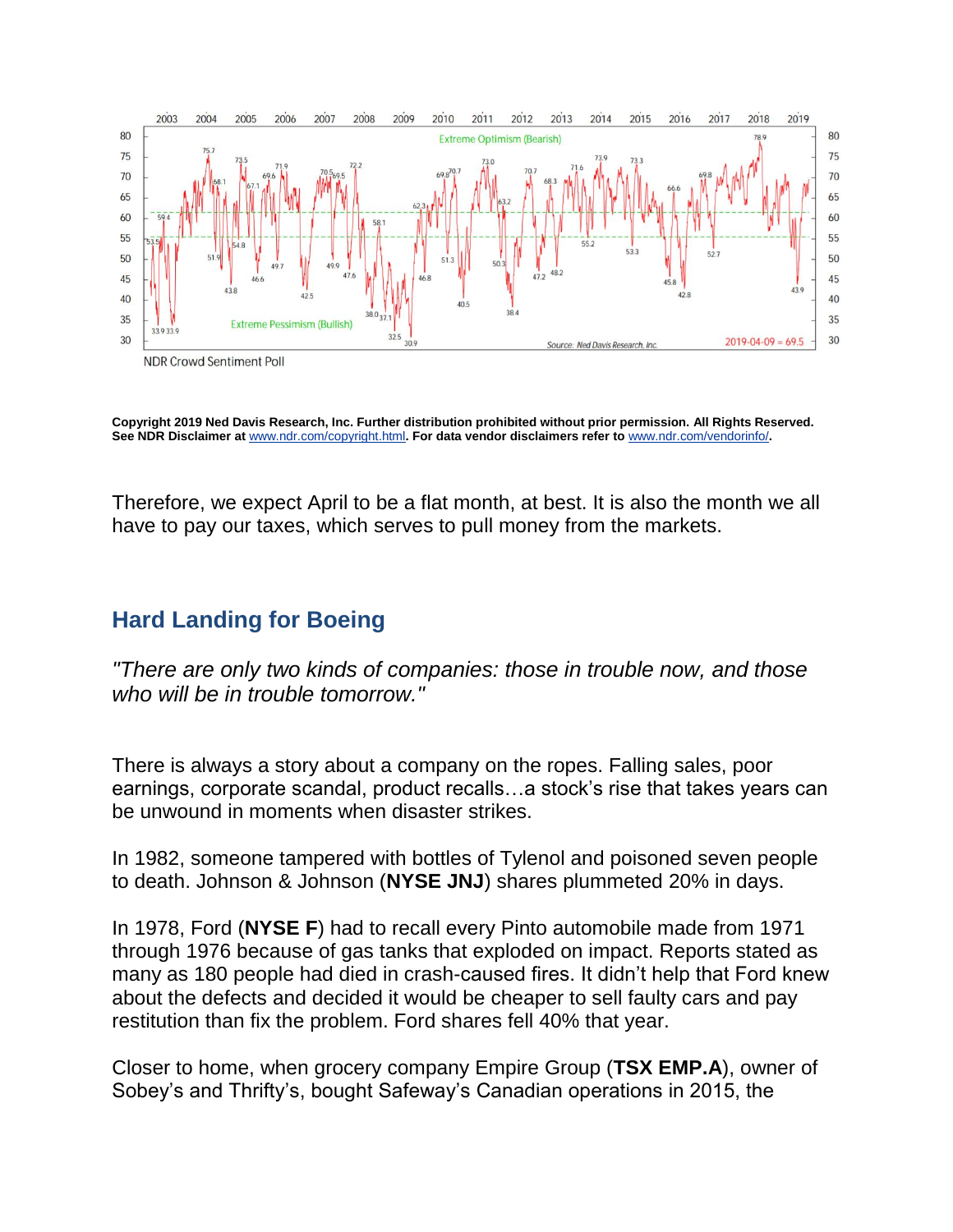integration of the two became a complete mess. Employee morale, food shipments, and quality all suffered, sending the shares down over 50% by 2016.

Today, the company in the doghouse is Boeing (**NYSE BA**). The company has had two 737 Max jets crash due to faulty auto-pilot software, resulting in 346 deaths. The shares have declined 19% as sales of the 737 Max – one of the world's most popular planes – declined to zero in the aftermath. The company is feverishly working on new software, new training protocols, and probably a new name for the plane to get this debacle behind them. Lawsuits and fines will likely cost billions.

Companies survive, though.

Including dividends, JNJ is up 100 times since 1982, even as it survived other product recalls and lawsuits. Empire Group has doubled in price and risen to new highs, and while Ford has only risen modestly since the late 1970s, it is a survivor in a very challenging market.

Boeing has a tough road ahead, but its military and space operations – as well as its Dreamliner jet – will carry it over until the 737 issue is fixed. We may not have seen the low in the share price yet, but we are likely close.

Value investors love bad news, for this is what creates bargains. What other companies are in the doghouse today?

Here's a few, all of which we have evaluated, or are in the process of doing so:

Kraft Heinz (**NYSE KHC**) – down 63% in two years. CVS (**NYSE CVS**) – down 32% in 6 months. Walgreens (**NYSE WBA**) – down 35% in 5 months. Canadian oil sector (**TSX XEG**) – down 45% over the last 5 years. Twitter (**NASDAQ TWTR**) – down 50% since its initial public offering 5 years ago.

# *Thank you for your referrals this month! They are always handled with great care and discretion.*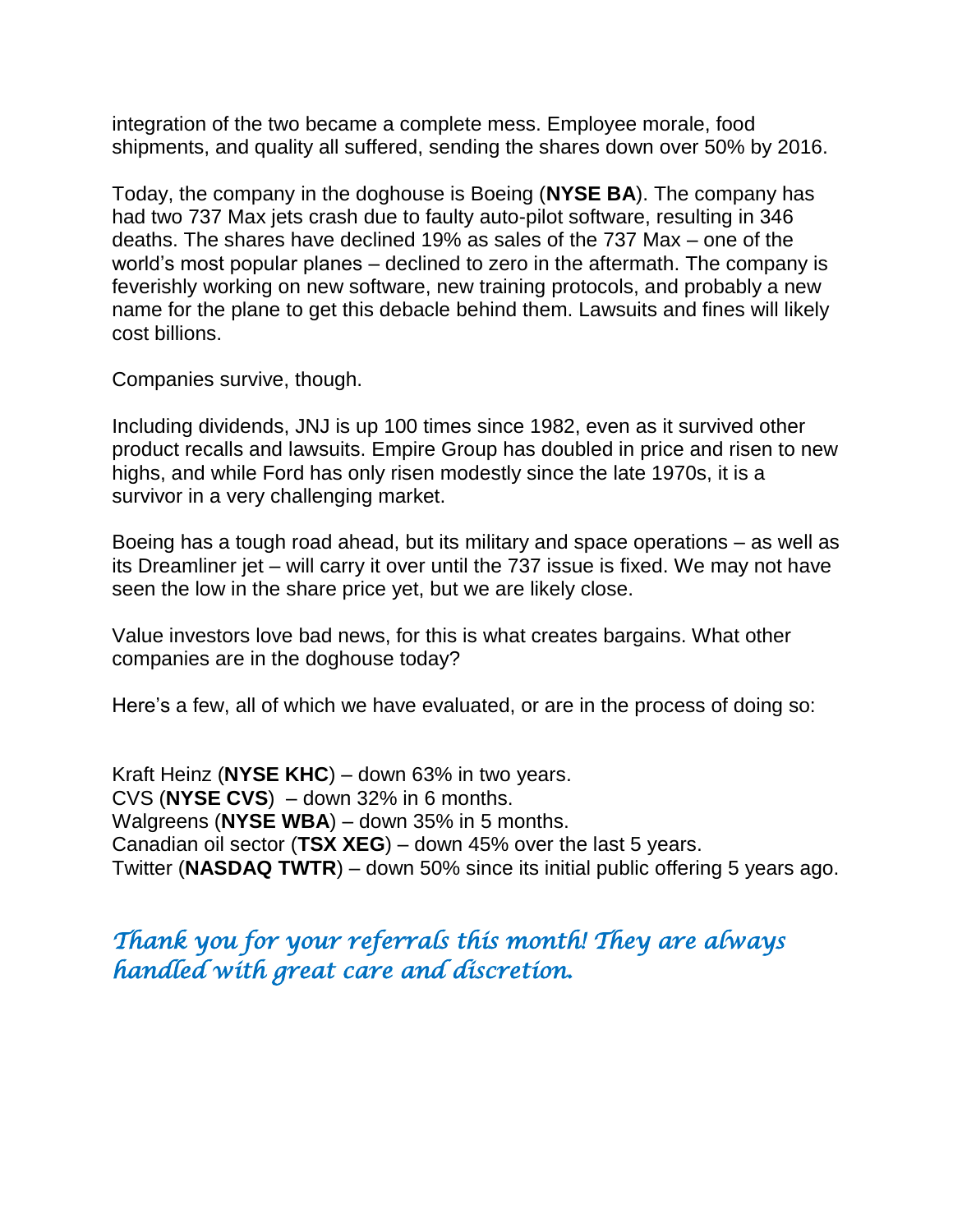#### **[http://www.dividendvaluepartners.com](https://urldefense.proofpoint.com/v2/url?u=http-3A__www.dividendvaluepartners.com&d=DwMFAw&c=K3dQCUGiI1B95NJ6cl3GoyhMW2dvBOfimZA-83UXll0&r=_6MBBSGYsFznIBwslhTiqBKEz4pHUCTd_9tbh_EpUMY&m=scBAtuMDuWZwK1IVr5YXjdB6aRS-faGHAMq3jOn6sJU&s=enZqe4ZgcjH_33x5dT-vZq9A37d4AhNkXvjc6AbmYww&e=)**

We thank you for your business and your referrals and we hope you find our site user friendly and informative. We welcome your comments.

#### **How to contact us:**

[paul.siluch@raymondjames.ca](https://owa-kel.raymondjames.ca/owa/redir.aspx?SURL=z0BxOCXDlQ-Aad1f_a9igaARxm5Rd1VXE7UcmD4mZ3IZiacj7DPTCG0AYQBpAGwAdABvADoAcABhAHUAbAAuAHMAaQBsAHUAYwBoAEAAcgBhAHkAbQBvAG4AZABqAGEAbQBlAHMALgBjAGEA&URL=mailto%3apaul.siluch%40raymondjames.ca) [lisa.hill@raymondjames.ca](https://owa-kel.raymondjames.ca/owa/redir.aspx?SURL=glaBgdTdxPMFpiw4eumg-PzZXpo9vJyObrXLs1TKtIAZiacj7DPTCG0AYQBpAGwAdABvADoAbABpAHMAYQAuAGgAaQBsAGwAQAByAGEAeQBtAG8AbgBkAGoAYQBtAGUAcwAuAGMAYQA.&URL=mailto%3alisa.hill%40raymondjames.ca) [peter.mazzoni@raymondjames.ca](https://owa-kel.raymondjames.ca/owa/redir.aspx?SURL=3c7mDL9-cZxYXt7CvkOu20QVFy1WCaDQxUZ3BQE6vecZiacj7DPTCG0AYQBpAGwAdABvADoAcABlAHQAZQByAC4AbQBhAHoAegBvAG4AaQBAAHIAYQB5AG0AbwBuAGQAagBhAG0AZQBzAC4AYwBhAA..&URL=mailto%3apeter.mazzoni%40raymondjames.ca)

#### (250) 405-2417

#### *Disclaimers*

*[The information contained in this newsletter was obtained from sources believed to be reliable, however, we cannot](https://owa-kel.raymondjames.ca/owa/redir.aspx?SURL=z0BxOCXDlQ-Aad1f_a9igaARxm5Rd1VXE7UcmD4mZ3IZiacj7DPTCG0AYQBpAGwAdABvADoAcABhAHUAbAAuAHMAaQBsAHUAYwBoAEAAcgBhAHkAbQBvAG4AZABqAGEAbQBlAHMALgBjAGEA&URL=mailto%3apaul.siluch%40raymondjames.ca)  represent that it is accurate or complete. [It is provided as a general source of information and should not be](https://owa-kel.raymondjames.ca/owa/redir.aspx?SURL=z0BxOCXDlQ-Aad1f_a9igaARxm5Rd1VXE7UcmD4mZ3IZiacj7DPTCG0AYQBpAGwAdABvADoAcABhAHUAbAAuAHMAaQBsAHUAYwBoAEAAcgBhAHkAbQBvAG4AZABqAGEAbQBlAHMALgBjAGEA&URL=mailto%3apaul.siluch%40raymondjames.ca)  [considered personal investment advice or solicitation to buy or sell securities.](https://owa-kel.raymondjames.ca/owa/redir.aspx?SURL=z0BxOCXDlQ-Aad1f_a9igaARxm5Rd1VXE7UcmD4mZ3IZiacj7DPTCG0AYQBpAGwAdABvADoAcABhAHUAbAAuAHMAaQBsAHUAYwBoAEAAcgBhAHkAbQBvAG4AZABqAGEAbQBlAHMALgBjAGEA&URL=mailto%3apaul.siluch%40raymondjames.ca) The views expressed are those of the [authors, Paul Siluch and Lisa Hill, and not necessarily those of Raymond James Ltd.](https://owa-kel.raymondjames.ca/owa/redir.aspx?SURL=z0BxOCXDlQ-Aad1f_a9igaARxm5Rd1VXE7UcmD4mZ3IZiacj7DPTCG0AYQBpAGwAdABvADoAcABhAHUAbAAuAHMAaQBsAHUAYwBoAEAAcgBhAHkAbQBvAG4AZABqAGEAbQBlAHMALgBjAGEA&URL=mailto%3apaul.siluch%40raymondjames.ca) Commissions, trailing [commissions, management fees and expenses all may be associated with mutual funds.](https://owa-kel.raymondjames.ca/owa/redir.aspx?SURL=z0BxOCXDlQ-Aad1f_a9igaARxm5Rd1VXE7UcmD4mZ3IZiacj7DPTCG0AYQBpAGwAdABvADoAcABhAHUAbAAuAHMAaQBsAHUAYwBoAEAAcgBhAHkAbQBvAG4AZABqAGEAbQBlAHMALgBjAGEA&URL=mailto%3apaul.siluch%40raymondjames.ca) Please read the prospectus before investing. [The indicated rates of return are the historical annual compounded total returns including changes](https://owa-kel.raymondjames.ca/owa/redir.aspx?SURL=z0BxOCXDlQ-Aad1f_a9igaARxm5Rd1VXE7UcmD4mZ3IZiacj7DPTCG0AYQBpAGwAdABvADoAcABhAHUAbAAuAHMAaQBsAHUAYwBoAEAAcgBhAHkAbQBvAG4AZABqAGEAbQBlAHMALgBjAGEA&URL=mailto%3apaul.siluch%40raymondjames.ca)  [in unit value and reinvestment of all distributions and do not take into account sales, redemption, distribution or](https://owa-kel.raymondjames.ca/owa/redir.aspx?SURL=z0BxOCXDlQ-Aad1f_a9igaARxm5Rd1VXE7UcmD4mZ3IZiacj7DPTCG0AYQBpAGwAdABvADoAcABhAHUAbAAuAHMAaQBsAHUAYwBoAEAAcgBhAHkAbQBvAG4AZABqAGEAbQBlAHMALgBjAGEA&URL=mailto%3apaul.siluch%40raymondjames.ca)  [optional charges or income taxes payable by any security holder that would have reduced returns. Mutual funds are](https://owa-kel.raymondjames.ca/owa/redir.aspx?SURL=z0BxOCXDlQ-Aad1f_a9igaARxm5Rd1VXE7UcmD4mZ3IZiacj7DPTCG0AYQBpAGwAdABvADoAcABhAHUAbAAuAHMAaQBsAHUAYwBoAEAAcgBhAHkAbQBvAG4AZABqAGEAbQBlAHMALgBjAGEA&URL=mailto%3apaul.siluch%40raymondjames.ca)  [not guaranteed, their values change frequently and past performance may not be repeated.](https://owa-kel.raymondjames.ca/owa/redir.aspx?SURL=z0BxOCXDlQ-Aad1f_a9igaARxm5Rd1VXE7UcmD4mZ3IZiacj7DPTCG0AYQBpAGwAdABvADoAcABhAHUAbAAuAHMAaQBsAHUAYwBoAEAAcgBhAHkAbQBvAG4AZABqAGEAbQBlAHMALgBjAGEA&URL=mailto%3apaul.siluch%40raymondjames.ca) This newsletter is [intended for distribution only in those jurisdictions where Raymond James Ltd. is registered as a dealer in](https://owa-kel.raymondjames.ca/owa/redir.aspx?SURL=z0BxOCXDlQ-Aad1f_a9igaARxm5Rd1VXE7UcmD4mZ3IZiacj7DPTCG0AYQBpAGwAdABvADoAcABhAHUAbAAuAHMAaQBsAHUAYwBoAEAAcgBhAHkAbQBvAG4AZABqAGEAbQBlAHMALgBjAGEA&URL=mailto%3apaul.siluch%40raymondjames.ca)  securities. [Any distribution or dissemination of this newsletter in any other jurisdiction is strictly prohibited.](https://owa-kel.raymondjames.ca/owa/redir.aspx?SURL=z0BxOCXDlQ-Aad1f_a9igaARxm5Rd1VXE7UcmD4mZ3IZiacj7DPTCG0AYQBpAGwAdABvADoAcABhAHUAbAAuAHMAaQBsAHUAYwBoAEAAcgBhAHkAbQBvAG4AZABqAGEAbQBlAHMALgBjAGEA&URL=mailto%3apaul.siluch%40raymondjames.ca) This [newsletter is not intended for nor should it be distributed to any person in the USA. Raymond James Ltd. is a member](https://owa-kel.raymondjames.ca/owa/redir.aspx?SURL=z0BxOCXDlQ-Aad1f_a9igaARxm5Rd1VXE7UcmD4mZ3IZiacj7DPTCG0AYQBpAGwAdABvADoAcABhAHUAbAAuAHMAaQBsAHUAYwBoAEAAcgBhAHkAbQBvAG4AZABqAGEAbQBlAHMALgBjAGEA&URL=mailto%3apaul.siluch%40raymondjames.ca)  [of the Canadian Investor Protection Fund.](https://owa-kel.raymondjames.ca/owa/redir.aspx?SURL=z0BxOCXDlQ-Aad1f_a9igaARxm5Rd1VXE7UcmD4mZ3IZiacj7DPTCG0AYQBpAGwAdABvADoAcABhAHUAbAAuAHMAaQBsAHUAYwBoAEAAcgBhAHkAbQBvAG4AZABqAGEAbQBlAHMALgBjAGEA&URL=mailto%3apaul.siluch%40raymondjames.ca)* 

*Raymond James [does not accept orders and/or instructions regarding your account by e-mail, voice mail, fax or any](https://owa-kel.raymondjames.ca/owa/redir.aspx?SURL=z0BxOCXDlQ-Aad1f_a9igaARxm5Rd1VXE7UcmD4mZ3IZiacj7DPTCG0AYQBpAGwAdABvADoAcABhAHUAbAAuAHMAaQBsAHUAYwBoAEAAcgBhAHkAbQBvAG4AZABqAGEAbQBlAHMALgBjAGEA&URL=mailto%3apaul.siluch%40raymondjames.ca)  alternate method. [Transactional details do not supersede normal trade confirmations or statements.](https://owa-kel.raymondjames.ca/owa/redir.aspx?SURL=z0BxOCXDlQ-Aad1f_a9igaARxm5Rd1VXE7UcmD4mZ3IZiacj7DPTCG0AYQBpAGwAdABvADoAcABhAHUAbAAuAHMAaQBsAHUAYwBoAEAAcgBhAHkAbQBvAG4AZABqAGEAbQBlAHMALgBjAGEA&URL=mailto%3apaul.siluch%40raymondjames.ca) E-mail sent [through the Internet is not secure or confidential.](https://owa-kel.raymondjames.ca/owa/redir.aspx?SURL=z0BxOCXDlQ-Aad1f_a9igaARxm5Rd1VXE7UcmD4mZ3IZiacj7DPTCG0AYQBpAGwAdABvADoAcABhAHUAbAAuAHMAaQBsAHUAYwBoAEAAcgBhAHkAbQBvAG4AZABqAGEAbQBlAHMALgBjAGEA&URL=mailto%3apaul.siluch%40raymondjames.ca) We reserve the right to monitor all e-mail.*

*Any information [provided in this e-mail has been prepared from sources believed to be reliable, but is not guaranteed](https://owa-kel.raymondjames.ca/owa/redir.aspx?SURL=z0BxOCXDlQ-Aad1f_a9igaARxm5Rd1VXE7UcmD4mZ3IZiacj7DPTCG0AYQBpAGwAdABvADoAcABhAHUAbAAuAHMAaQBsAHUAYwBoAEAAcgBhAHkAbQBvAG4AZABqAGEAbQBlAHMALgBjAGEA&URL=mailto%3apaul.siluch%40raymondjames.ca)  by Raymond James [and is not a complete summary or statement of all available data necessary for making an](https://owa-kel.raymondjames.ca/owa/redir.aspx?SURL=z0BxOCXDlQ-Aad1f_a9igaARxm5Rd1VXE7UcmD4mZ3IZiacj7DPTCG0AYQBpAGwAdABvADoAcABhAHUAbAAuAHMAaQBsAHUAYwBoAEAAcgBhAHkAbQBvAG4AZABqAGEAbQBlAHMALgBjAGEA&URL=mailto%3apaul.siluch%40raymondjames.ca)  investment decision. [Any information provided is for informational purposes only and does not constitute a](https://owa-kel.raymondjames.ca/owa/redir.aspx?SURL=z0BxOCXDlQ-Aad1f_a9igaARxm5Rd1VXE7UcmD4mZ3IZiacj7DPTCG0AYQBpAGwAdABvADoAcABhAHUAbAAuAHMAaQBsAHUAYwBoAEAAcgBhAHkAbQBvAG4AZABqAGEAbQBlAHMALgBjAGEA&URL=mailto%3apaul.siluch%40raymondjames.ca)  recommendation. Raymond James [and its employees may own options, rights or warrants to purchase any of the](https://owa-kel.raymondjames.ca/owa/redir.aspx?SURL=z0BxOCXDlQ-Aad1f_a9igaARxm5Rd1VXE7UcmD4mZ3IZiacj7DPTCG0AYQBpAGwAdABvADoAcABhAHUAbAAuAHMAaQBsAHUAYwBoAEAAcgBhAHkAbQBvAG4AZABqAGEAbQBlAHMALgBjAGEA&URL=mailto%3apaul.siluch%40raymondjames.ca)  securities mentioned in e-mail. [This e-mail is intended only for the person or entity to which it is addressed and may](https://owa-kel.raymondjames.ca/owa/redir.aspx?SURL=z0BxOCXDlQ-Aad1f_a9igaARxm5Rd1VXE7UcmD4mZ3IZiacj7DPTCG0AYQBpAGwAdABvADoAcABhAHUAbAAuAHMAaQBsAHUAYwBoAEAAcgBhAHkAbQBvAG4AZABqAGEAbQBlAHMALgBjAGEA&URL=mailto%3apaul.siluch%40raymondjames.ca)  contain confidential and/or privileged material. [Any review, retransmission, dissemination or other use of, or taking of](https://owa-kel.raymondjames.ca/owa/redir.aspx?SURL=z0BxOCXDlQ-Aad1f_a9igaARxm5Rd1VXE7UcmD4mZ3IZiacj7DPTCG0AYQBpAGwAdABvADoAcABhAHUAbAAuAHMAaQBsAHUAYwBoAEAAcgBhAHkAbQBvAG4AZABqAGEAbQBlAHMALgBjAGEA&URL=mailto%3apaul.siluch%40raymondjames.ca)  [any action in reliance upon, this information by persons or entities other than the intended recipient is prohibited.](https://owa-kel.raymondjames.ca/owa/redir.aspx?SURL=z0BxOCXDlQ-Aad1f_a9igaARxm5Rd1VXE7UcmD4mZ3IZiacj7DPTCG0AYQBpAGwAdABvADoAcABhAHUAbAAuAHMAaQBsAHUAYwBoAEAAcgBhAHkAbQBvAG4AZABqAGEAbQBlAHMALgBjAGEA&URL=mailto%3apaul.siluch%40raymondjames.ca)*

*This email newsletter may provide links to other Internet sites for the convenience of users. Raymond James Ltd. is not responsible for the availability or content of these external sites, nor does Raymond James Ltd endorse, warrant or guarantee the products, services or information described or offered at these other Internet sites. Users cannot assume that the external sites will abide by the same Privacy Policy which Raymond James Ltd adheres to.*

*Commissions, trailing commissions, management fees and expenses all may be associated with mutual fund investments. Please read the prospectus before investing. There can be no assurances that the fund will be able to maintain its net asset value per security at a constant amount or that the full amount of your investment in the fund will be returned to you. Mutual funds and other securities are not insured nor guaranteed, their values change frequently and past performance may not be repeated.*

*Empire Company Limited - The analyst or associate at Raymond James Ltd. has viewed the material operations of Empire Company Limited.*